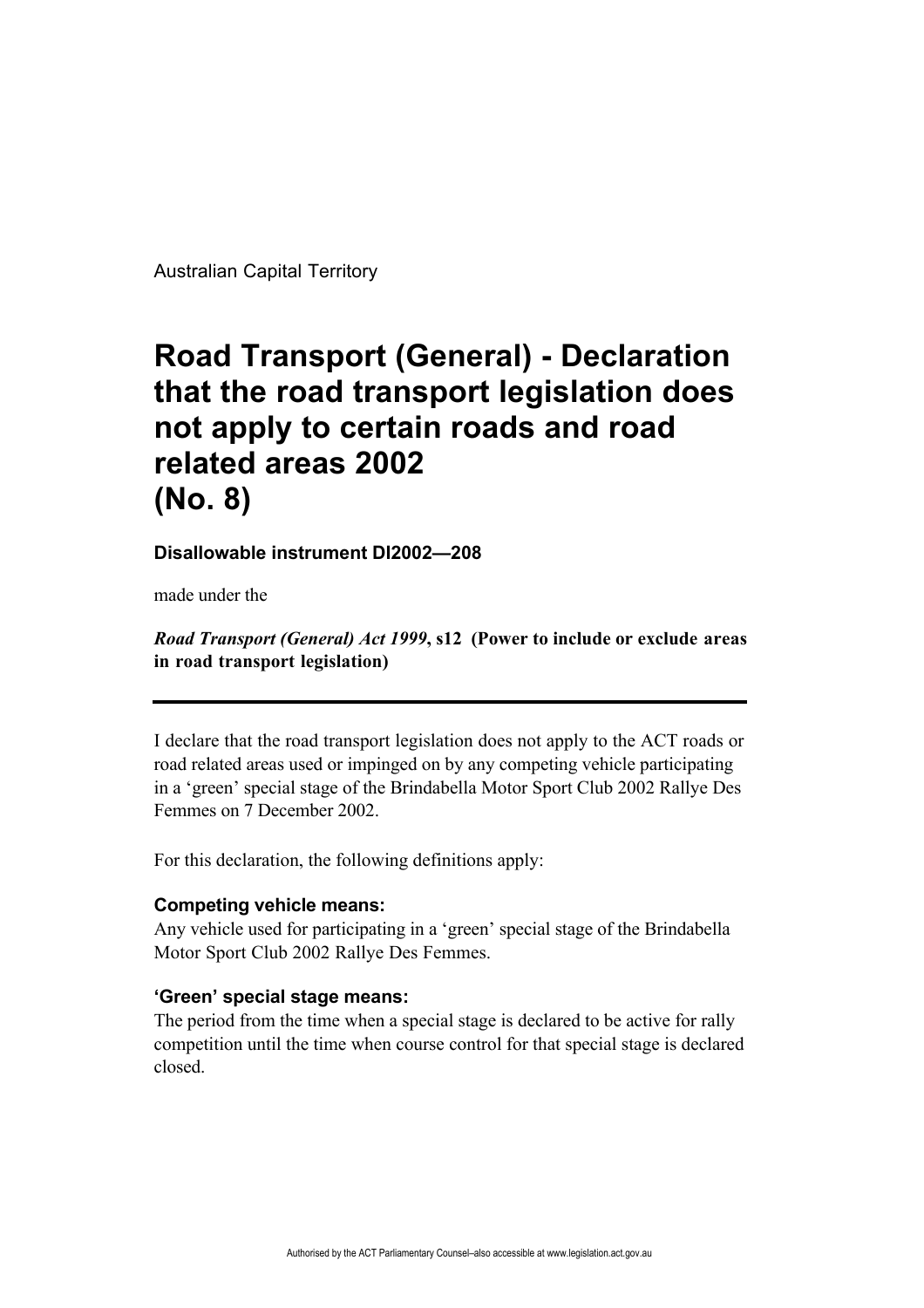### **Special stage means:**

(a) The competitive routes for the following special stages shown on Map 1, described as:

Special stage 1 (SS1) – Hyles Block 1; and Special stage 5 (SS5) – Hyles Block 2;

(b) The competitive routes for the following special stage shown on Map 2, described as:

Special stage 2 (SS2) – Crusher 1; Special stage 3 (SS3) – Sinclairs 1; Special stage 6 (SS6) – Crusher 2; and Special stage 7 (SS7) – Sinclairs 2;

(c) The competitive route for the following special stage shown on Map 3, described as:

Special stage 4 (SS4) – East West;

This declaration has effect during the competitive 'green' special stages of the Brindabella Motor Sport Club 2002 Rallye Des Femmes on 7 December 2002.

Indicative start times for vehicles participating in each 'green' special stage, and rally control closure times, are set out in the attached Event Itinerary.

Bill Wood Minister for Urban Services 2 December 2002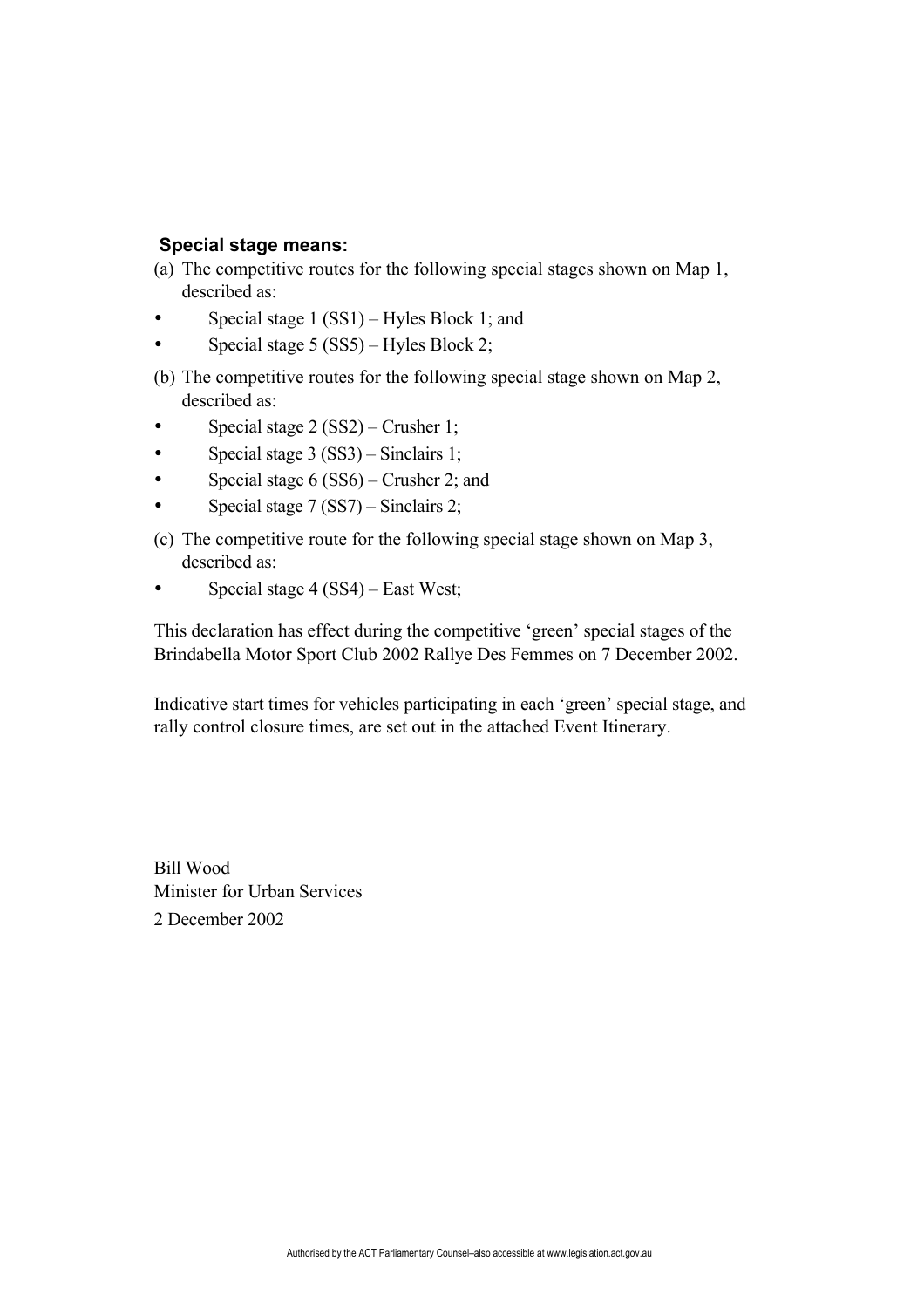MAP 1



Brindabella Motor Sport Club *Rallye Des Femmes* – 7 December 2002

Special Stage 1 – Hyles Block 1

Special Stage 5 – Hyles Block 2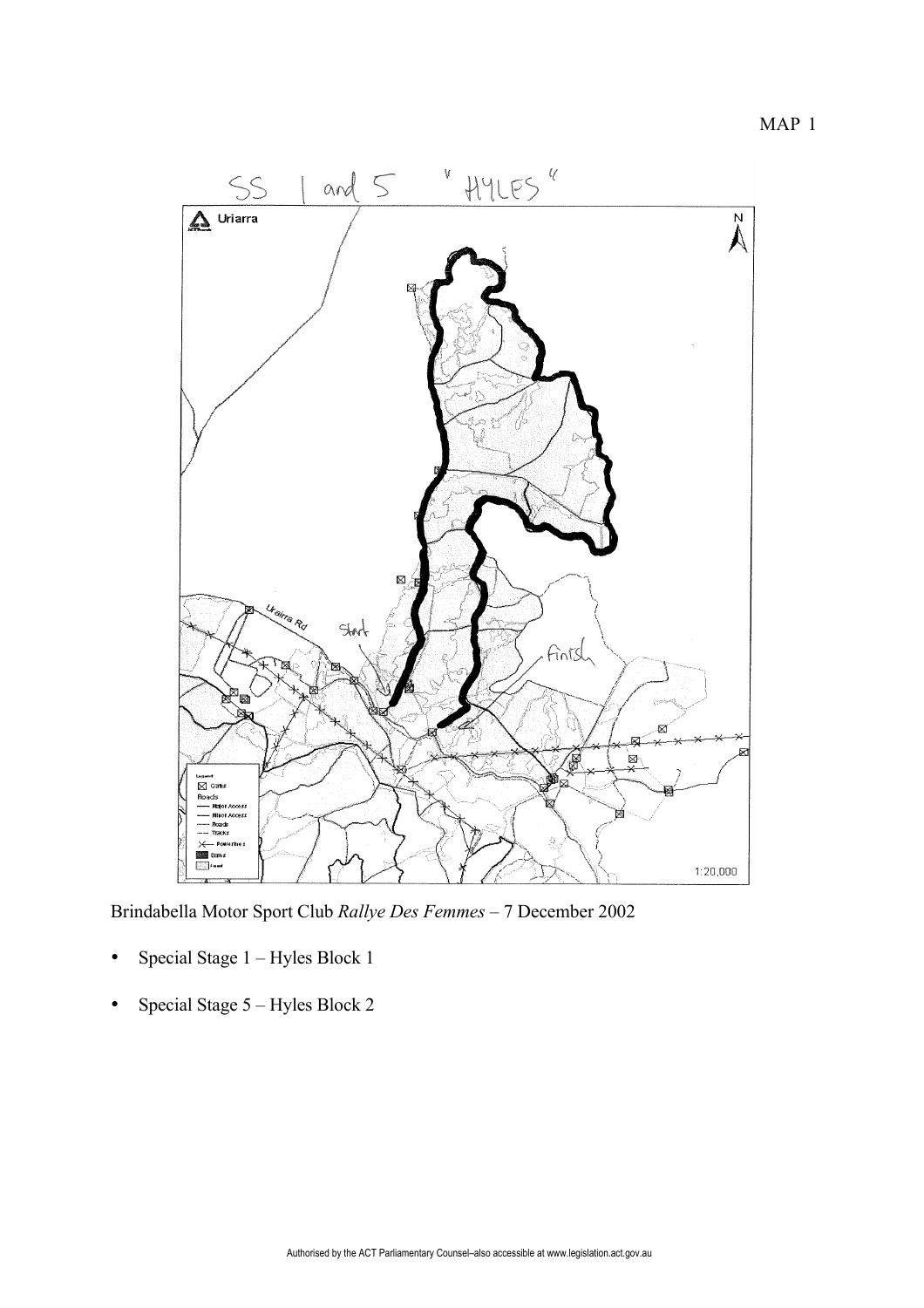55 2 and 6 "Crusher"



Brindabella Motor Sport Club *Rallye Des Femmes* – 7 December 2002

Special Stage 2 – Crusher 1

Special Stage 3 – Sinclairs 1

Special Stage 6 – Crusher 2

Special Stage 7 – Sinclairs 2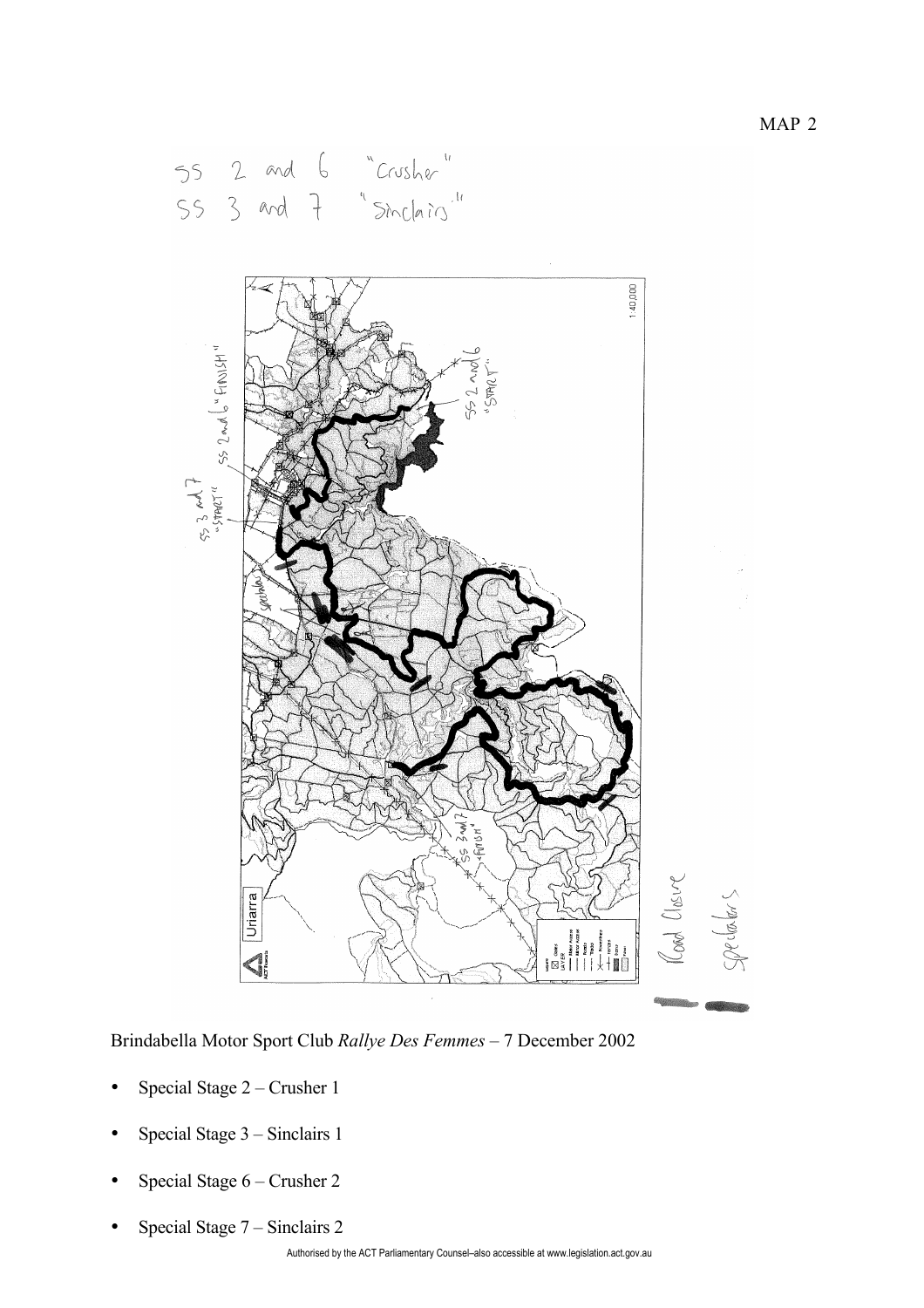



Load Closure

Brindabella Motor Sport Club *Rallye Des Femmes* – 7 December 2002

Special Stage 4 – East West